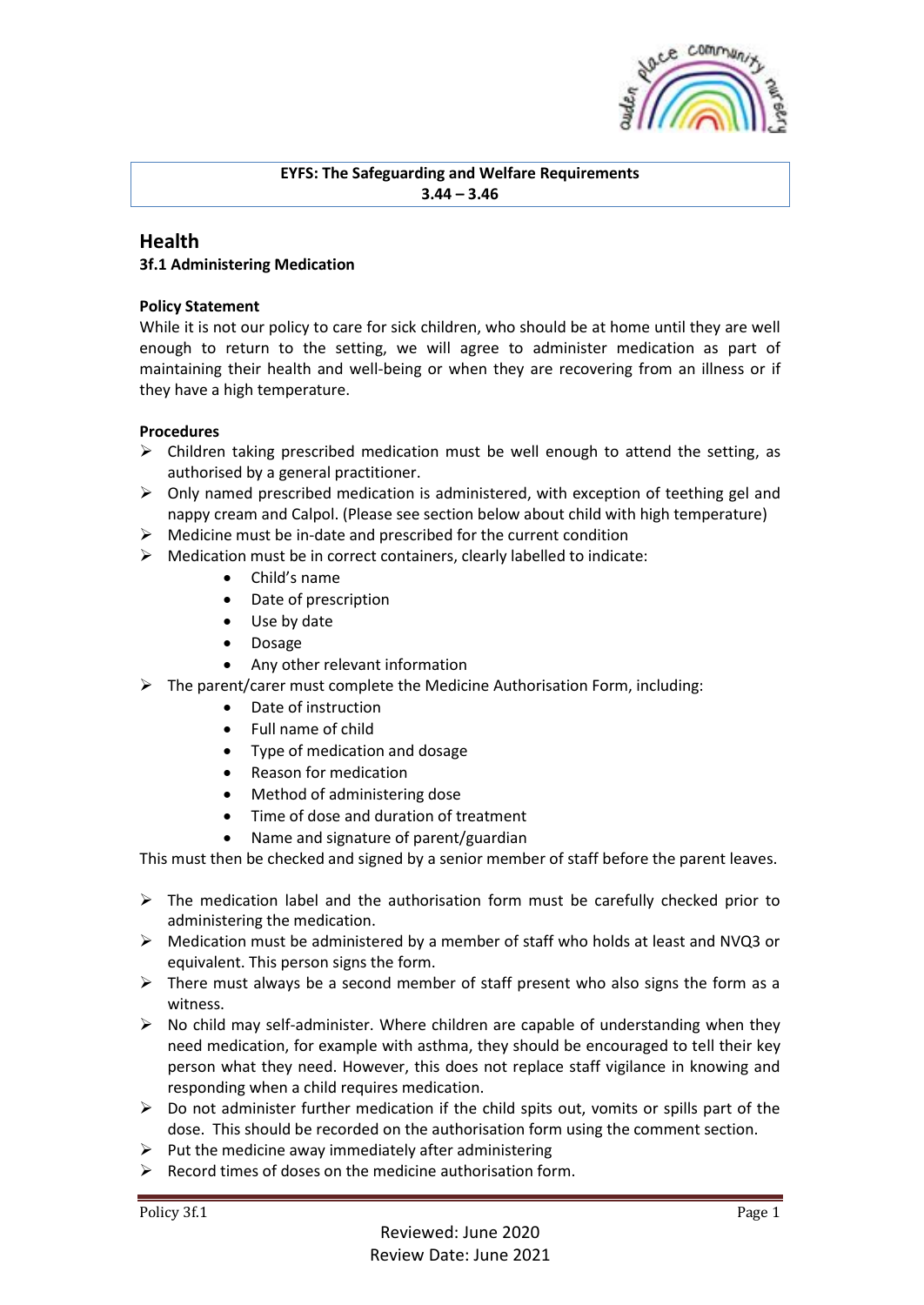

- $\triangleright$  The parent/carer must sign the administration record at the end of the child's day/session.
- $\triangleright$  If the administration of prescribed medication requires medical knowledge, individual training is provided for the staff by a health professional.

### **Storage of Medicines**

- $\triangleright$  All medication is stored safely in a labelled bags in the office or refrigerated if needed. All bags are labelled for each child, and medicine is reviewed and noted when it is needed to be replaced/up-dated
- $\triangleright$  Parents are responsible for ensuring medicine is handed back to them at the end of the day, although staff also aim to remind them.

### **Children Who Have Long Term Medical Conditions and Who May Require On Ongoing Medication**

- $\triangleright$  A risk assessment is carried out for each child with long term medical conditions that require ongoing medication. This is the responsibility of the manager alongside the key person. Other medical or social care personnel may need to be involved in the risk assessment.
- $\triangleright$  Parents will also contribute to a risk assessment. They should be shown around the setting, understand the routines and activities and point out anything which they think may be a risk factor for their child.
- $\triangleright$  For some medical conditions key staff will need to have training in a basic understanding of the condition as well as how the medication is to be administered correctly. The training needs for staff is part of the risk assessment.
- $\triangleright$  The risk assessment includes vigorous activities and any other nursery activity that may give cause for concern regarding an individual child's health needs.
- $\triangleright$  The risk assessment includes arrangements for taking medicines on outings and the child's GP's advice is sought if necessary where there are concerns.
- $\triangleright$  A health care plan for the child is drawn up with the parent; outlining the key person's role and what information must be shared with other staff who care for the child.
- $\triangleright$  The health care plan should include the measures to be taken in an emergency.
- $\triangleright$  The health care plan is reviewed every six months or more if necessary. This includes reviewing the medication, e.g. changes to the medication or the dosage, any side effects noted etc.
- ➢ Parents receive a copy of the health care plan and each contributor, including the parent, signs it.

### **Managing Medicines on Trips and Outings**

- $\triangleright$  When children are going on outings, staff accompanying the children must be aware of all children with a risk assessment, and other members of staff/parent supervision are fully informed about the child's needs and/or medication.
- $\triangleright$  Medication for a child is taken in their personal medication bag which is clearly labelled with the child's name. Inside the bag is a copy of the consent form to be completed when it has been given, with the details as given above, as if were being given at the nursery.
- $\triangleright$  If a child on medication has to be taken to hospital, the child's medication is taken in a their bag clearly labelled with the child's name, name of the medication. Inside the bag is a copy of the consent form signed by the parent.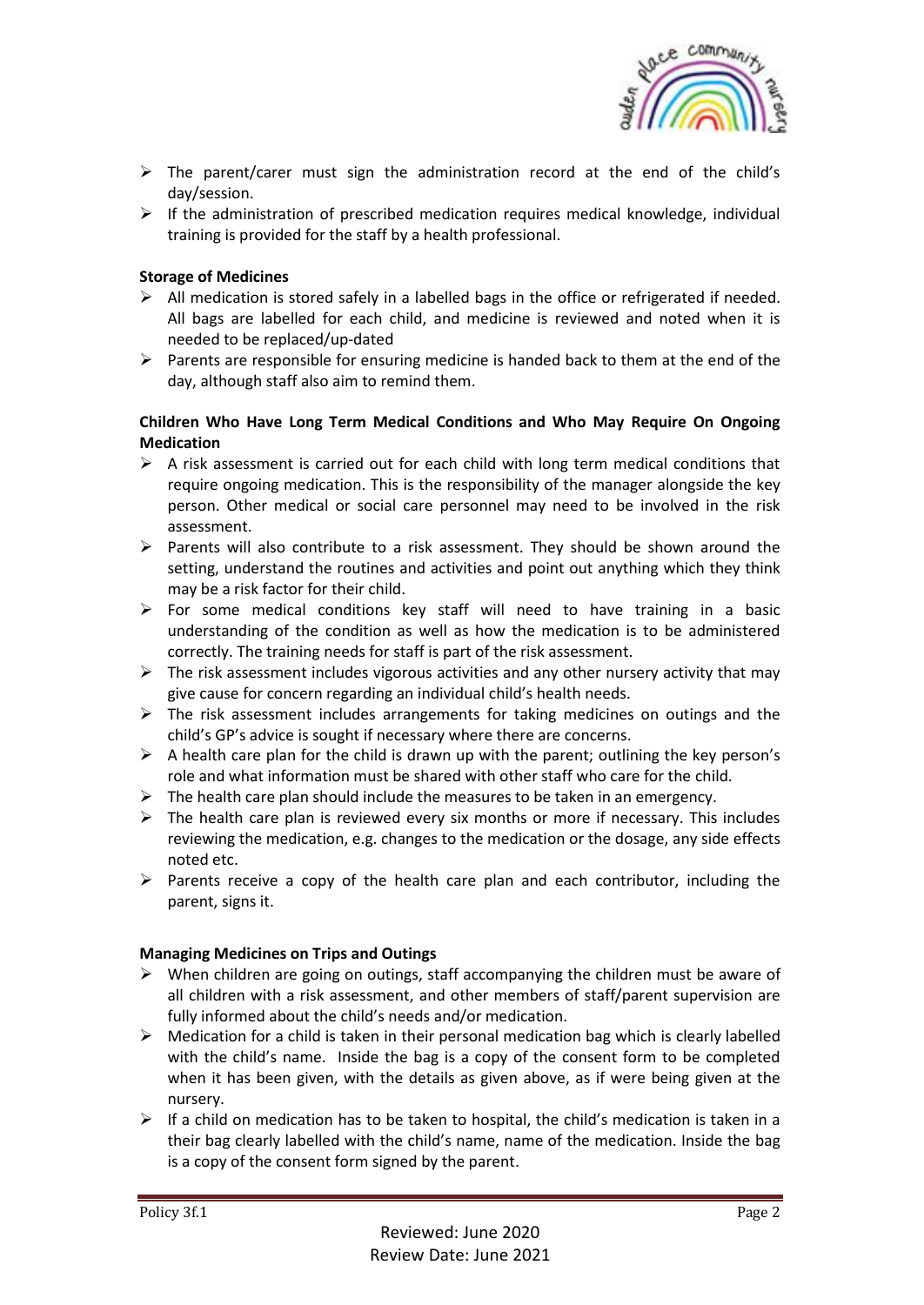

- $\triangleright$  On trips further away than the local vicinity, a thermometer, Calpol and blank temperature forms are taken. If a child was to get a high temperature on a trip, the staff would contact the nursery to inform them, and the procedure below would be followed.
- $\triangleright$  If a child on a local trip was to get a high temperature, the staff would contact the nursery to inform them and return immediately.
- $\triangleright$  This procedure is read alongside the outings procedure.

### **COVID-19**

### **Temperature and symptom monitoring**

Parents and staff members should follow the national advice on symptoms to look out for that might be due to coronavirus and not attend nursery if any of the following are suspected:

- New continuous cough and/or
- High temperature and/or
- Anosmia (the loss of or a change in your normal sense of smell/taste).

We will be following our regular infection control measures and if a child is suspected of having symptoms or feels unwell, we will record their temperature. If they start showing symptoms at any point, we will require that they are collected as soon as possible from the nursery. Staff will also be randomly taking children's temperature throughout the day and should it reach 37.8°C parents will be called and asked to collect their child immediately. (See below regarding isolation periods.)

Parents are required to check their child's temperature each morning before bringing them to the nursery. We cannot stress enough the importance of parents taking into consideration the whole nursery and keeping their child at home for the required isolation period .

Staff will be required to take their own temperatures each morning before leaving their home for work. If it is over 37.8°C they will need to stay at home and the management team will arrange for them to have a test. They will only be allowed to return to work before the required isolation period should the test result come back as 'negative'.